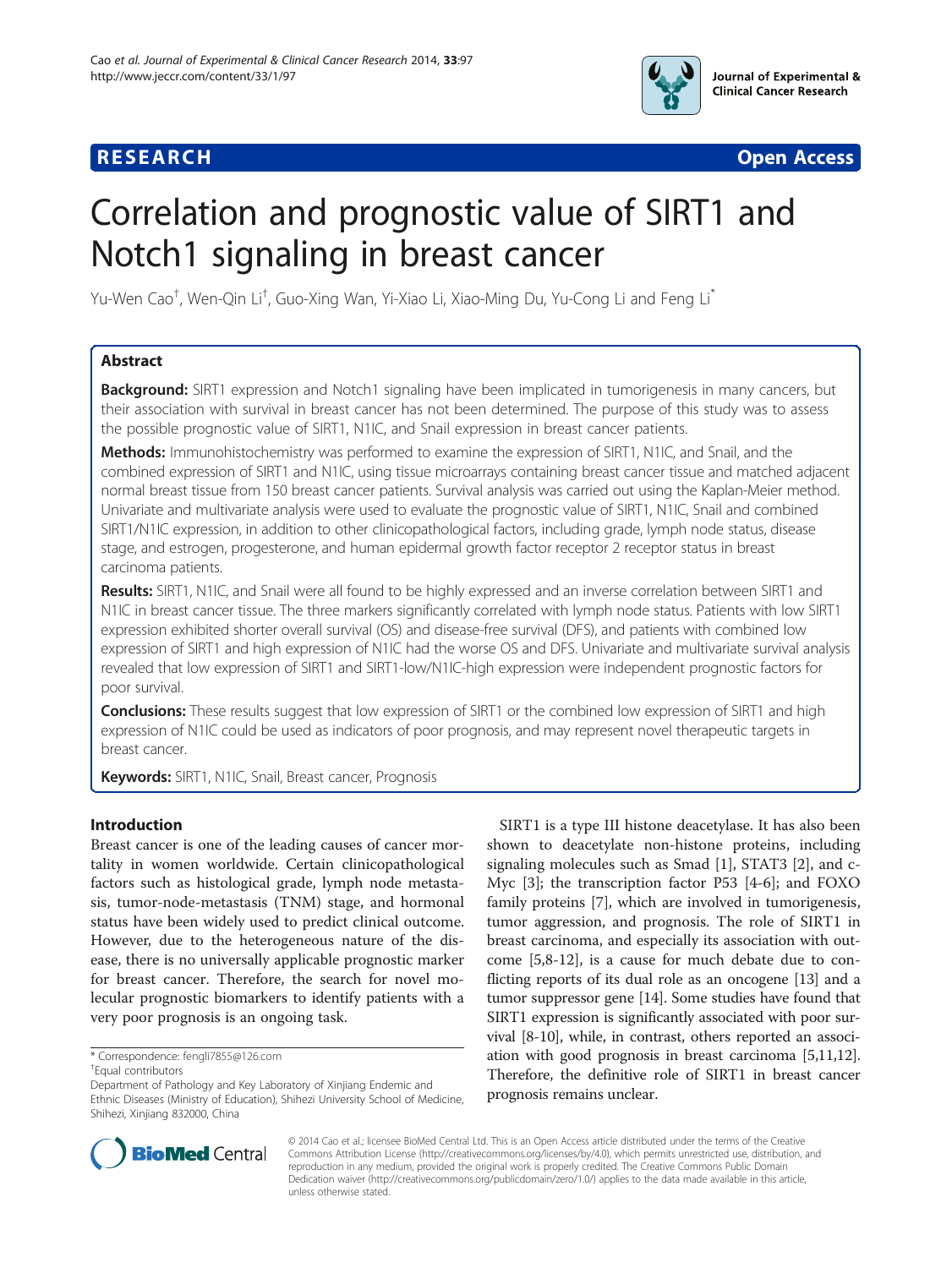Notch1 signaling is a highly conserved communication pathway between neighboring cells. The interaction between the Notch1 receptor and the ligand, Jagged1, Jagged2, or DLL1-3, expressed by adjacent cells, leads to proteolytic cleavage of Notch1 by γ-secretase, thus releasing the Notch1 intracellular domain (N1IC). N1IC then enters the nucleus and regulates downstream gene transcription by binding to transcription factors, such as Snail [[15\]](#page-10-0). Notch1 signaling has been associated not only with varieties of tumors' proliferation, invasion [[16\]](#page-10-0) and prognosis [\[17](#page-10-0)] but also with human breast tumorigenesis and progression [[18-20](#page-10-0)], and recent studies have reported that high expression of Notch1 is significantly associated with lymph node metastasis and poor overall survival [\[21,22](#page-10-0)]. However, as expression of the Notch1 protein does not always correlate with Notch1 signaling, N1IC is a more reliable marker of activated Notch1 signaling. Our study showed there was not significant difference of Notch1 and N1IC expression in protein or mRNA levels in breast cancer specimen (Additional file [1](#page-9-0): Figures S1-S2). We further investigate the N1IC expression of Notch1 signaling and the downstream transcription factor, Snail, with regard to prognosis in breast cancer.

The relationship between SIRT1 expression and Notch1 signaling has been noted in recent years. In non-tumor specimens, the association of SIRT1 with Notch was discussed about stem cell self-renewal, asymmetric cell division, stem cell aging [\[23](#page-10-0)], differentiation of neural precursor cells [[24\]](#page-10-0), bicuspid aortic valve pathogenesis [[25](#page-10-0)], and vascular growth and energy homeostasis [[26,27](#page-10-0)]. In tumor specimens, previous a study have revealed the Notch signaling was inactivated due to SIRT1 overexpression in Ewing sarcoma cells and offered a novel treatment option in metastatic Ewing sarcoma [[28](#page-10-0)]. In addition, SIRT1 negatively regulated the activity of Notch1 signaling in endothelium of lung cancer and inhibited N1IC expression which leading to endothelial cell proliferation and promoting the growth of lung cancer [\[14](#page-10-0)]. However, despite increasing interest in SIRT1 and Notch1 signaling, their expression patterns and prognostic significance in breast carcinoma are unknown.

Therefore, we assessed the possibility of SIRT1 and components of the Notch1 signaling pathway as prognostic biomarkers for breast cancer. This could help to identify patients with poor prognosis who would benefit from additional treatment. In this study, we examined the expression pattern of SIRT1, N1IC, and Snail protein using immunohistochemical staining in breast cancer samples, and investigated their association with clinicopathological parameters. Furthermore, we evaluated the prognostic value of SIRT1 and Notch1 signaling in patients with breast cancer.

# Materials and methods Patients and samples

The current study was conducted on 150 patients with breast carcinoma and matched adjacent normal breast tissues. These cases were obtained from the First Affiliated Hospital, Shihezi University, School of Medicine and were diagnosed between January 2000 and December 2009. Immunohistochemical (IHC) analysis of formalin-fixed paraffin-embedded specimens was carried out at the hospital's Department of Pathology. The staining results were independently evaluated by two experienced pathologists, without prior knowledge of clinical information. Multiple clinical and pathological parameters were obtained from medical records and original pathology reports, including age (range 29–80 years), histological grade (1 and 2 versus 3), lymph node metastasis (absent versus present), TNM stage (I, II, and III versus IV), estrogen receptor (ER), progesterone receptor (PR), and human epidermal growth factor receptor 2 (HER2) status (negative versus positive), and use of adjuvant treatment (chemotherapy, radiotherapy and endocrine therapy). In the evaluation of IHC results of HER2, negative  $(-)$  and  $(1+)$  were regarded as negative status, and  $(3+)$  was regarded as positive status, to  $(2+)$ IHC result, it was further assessed the positive or negative status using FISH. The follow up for 150 patients was carried out during clinic interviews or with phone calls, because of survival data missing on 28 patients, therefore, a final number of 122 cases breast cancer patients' survival state were analyzed in the present study. The total period of follow-up was 2–161 months. The matched normal breast tissues were collected at least 4 cm away from the tumor site. The study was approved by the Institutional Human Ethics Committee of Shihezi University School of Medicine, and written consent was received from all patients enrolled in the study.

# Immunohistochemistry on tissue microarrays

We reviewed all hematoxylin and eosin stained slides and selected the appropriate breast cancer area for preparation of the tissue microarray sections. Then one core (1.0 mm in diameter) of representative areas from each cancer in paraffin block were deposited in a new paraffin block using a semi-automated tissue arrayer. The sections were cut from tissue microarray paraffin blocks, dewaxed in xylene, and rehydrated in graded alcohol. Antigen retrieval was carried out in EDTA (pH 9.0; Zymed, Life Technologies, Carlsbad, CA, USA) using microwave. Endogenous peroxidase activity was blocked by immersion in 3% hydrogen peroxide at room temperature for 10 min. Tissue sections were incubated at 4°C overnight with anti-SIRT1 (1:200, sc-15404; Santa Cruz Biotechnology, Dallas, TX, USA), anti-N1IC (1:200, ab8925; Abcam,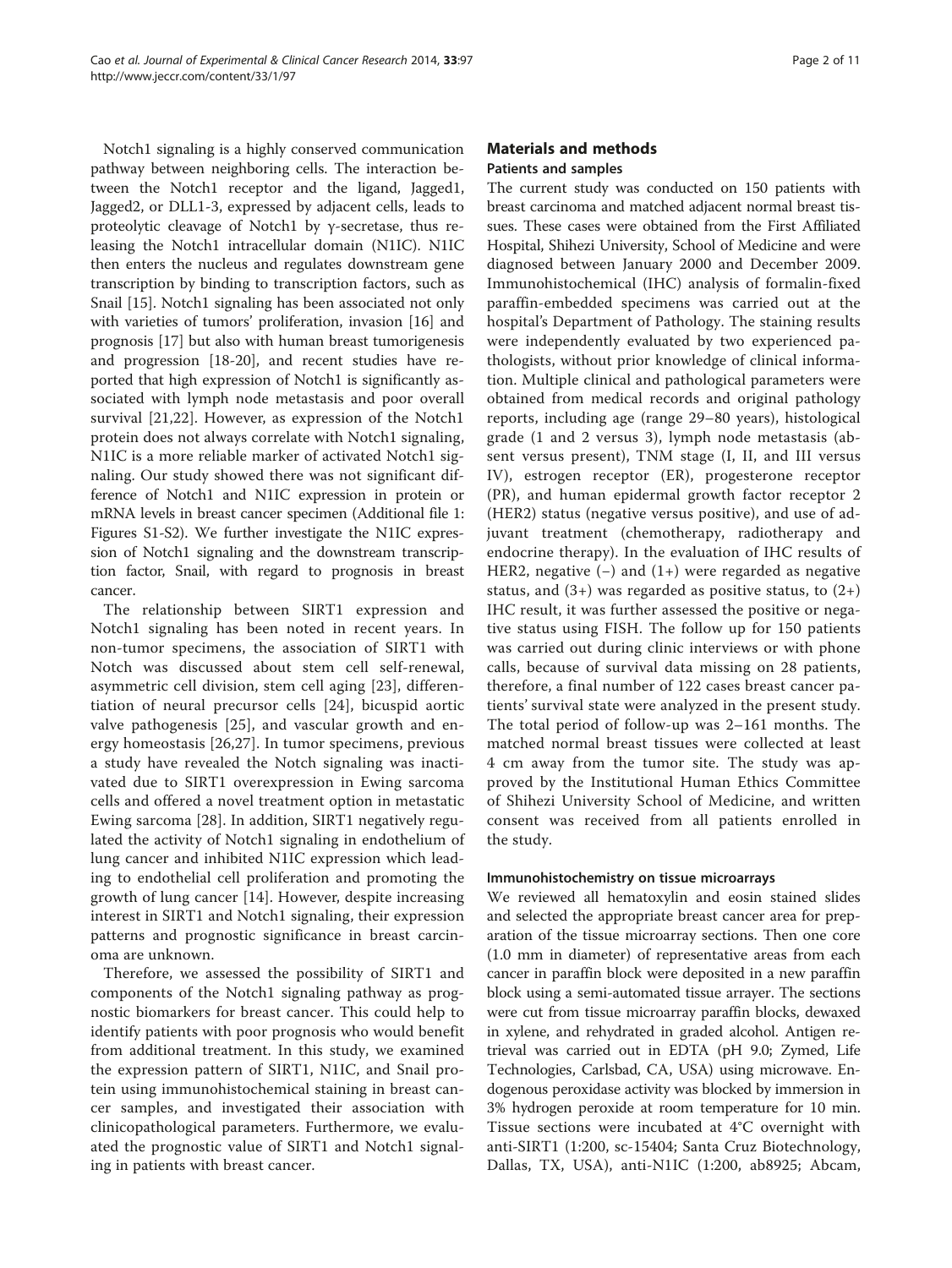Cambridge, UK), or anti-Snail (1:50; ab53519; Abcam, Cambridge, UK). Sections were subsequently incubated with secondary antibody (Dako Cytomation EnVision System, Dako, Denmark) for 30 min and visualization was performed using DAB (Dako, Denmark). Finally, tissue sections were counterstained with hematoxylin. Sections were washed with PBS twice for 5 min between each step. The primary antibody was replaced with PBS for control experiments.

#### Evaluation of immunostaining

Expression levels of SIRT1, N1IC, and Snail were semiquantitatively scored by calculating the percentage of positively stained cells and the staining intensity, according to Wu et al. [[9\]](#page-9-0) and Jethwa P et al. [\[29](#page-10-0)], with slight modifications. The percentage of positively stained cells was scored on a scale of 0 to 4 as follows:  $0$  (<1%, absent), 1 (1–24%, sporadic), 2 (25–49%, local), 3 (50–74%, majority), and 4 (75–100%, vast majority). The staining intensity was scored from 0 to 3 as follows: 0 (negative), 1  $(buff)$ , 2 (yellow), and 3 (brown). The scores for percentages of positive cells and staining intensities were then multiplied to generate an immunoreactivity score (IS) for each case. The IS ranged from 0–12 (0, 1, 2, 3, 4, 6, 8, 9, and 12). Cutoff values for this scoring system were assigned as follows: high expression of SIRT1, N1IC, and Snail was defined as an IS of  $\geq 4$  (4, 6, 8, 9, and 12); and low expression was defined as an IS of  $<4$  (0, 1, 2, and 3).

#### Statistical analysis

The correlation between N1IC, SIRT1, and Snail expression was determined using Spearman's rank correlation analysis. Inter-relationships between the three markers and clinicopathological parameters were assessed using contingency tables, with a two-tailed chi-squared test or Fisher's exact test for trend analysis, as appropriate. Survival curves were estimated using the Kaplan–Meier method and compared using the log rank test. Overall survival (OS) time was calculated from the date of surgery to the date of death or to the end of follow-up. Disease-free survival (DFS) time was calculated from the date of surgery to the documented date of disease progression (relapse or metastasis) or to the end of follow-up. Univariate and multivariate survival analyses with calculation of hazard ratios (HR) were performed using Cox's proportional-hazards model to assess whether a factor was an independent predictor of OS or DFS. All statistical analyses were performed using the SPSS software system (version 17.0; SPSS, Inc., Chicago, IL, USA) and GraphPad Prism 5.01 (Graph-Pad Software Inc., La Jolla, CA, USA). A *p*-value ≤0.05 was considered to be statistically significant.

**Results** 

# Expression of SIRT1, N1IC, and snail protein in breast carcinoma tissue

We measured the protein expression of SIRT1, N1IC, and Snail in 150 patients with breast cancer and matched adjacent normal breast tissues. The positive staining (low vs. high) photographs of SIRT1, N1IC and Snail protein in cancer tissues were presented in Figure [1](#page-3-0) using the consecutive slides and co-localization. SIRT1 and Snail were predominantly localized in the nucleus, while N1IC staining was located in the nucleus and/or cytoplasm. Only nuclear N1IC expression was evaluated.

The expression profiles of SIRT1, N1IC, and Snail in cancer tissues compared with corresponding normal tissues were presented in Figure [2](#page-3-0). The results showed the expression level of SIRT1 protein was significantly lower in cancer than normal tissues ( $p = 0.000$ ), then, the expression level of N1IC and Snail were markedly up-regulated in cancer tissues ( $p = 0.027$ ,  $p = 0.001$ , respectively).

In all cancer and normal tissues, the expression of SIRT1, N1IC, and Snail were presented mainly in high expression status (Table [1](#page-4-0)). Moreover, the high expression rate of SIRT1 was significantly lower in cancer than normal tissues ( $p = 0.000$ ). On the contrary, the high expression rate of N1IC and Snail were markedly increasing in cancer tissue ( $p = 0.003$ ,  $p = 0.001$ , respectively).

The expression relationship between SIRT1 and N1IC protein in 150 samples with breast cancer showed a significant inverse correlation ( $r = -0.166$ ,  $p = 0.042$ ) in statistical analysis (Figure [3](#page-4-0)A). In contrast, we found that N1IC expression had a markedly positive association ( $r = 0.162$ ,  $p = 0.048$ ) with Snail expression in cancer tissues (Figure [3B](#page-4-0)).

### Relationship between expression of SIRT1, N1IC, snail and clinicopathological characteristics

We performed the correlation analysis between the expression of SIRT1, N1IC, Snail, and clinicopathological variables in 150 breast cancer patients (Table [2\)](#page-5-0). The results showed that low expression of SIRT1 was markedly associated with lymph node metastasis ( $p = 0.023$ ) and negative PR status ( $p = 0.021$ ). However, the high expression of N1IC and Snail was significantly related to lymph node metastasis ( $p = 0.001$ ,  $p = 0.029$ , respectively).

In addition, we classified breast cancer patients into four groups according to the combined expression status of SIRT1 and N1IC as follows: SIRT1-high/N1IC-low (n = 34); SIRT1-low/N1IC-low (n = 5); SIRT1-high/N1IC-high  $(n = 81)$ ; and SIRT1-low/N1IC-high  $(n = 30)$ . The relationship between these groups and clinicopathological variables was analyzed (Table [3](#page-6-0)). The SIRT1-low/ N1IC-high group was associated with negative HER2 status ( $p = 0.018$ ) and combination therapy of chemotherapy, radiotherapy and endocrine ( $p = 0.042$ ).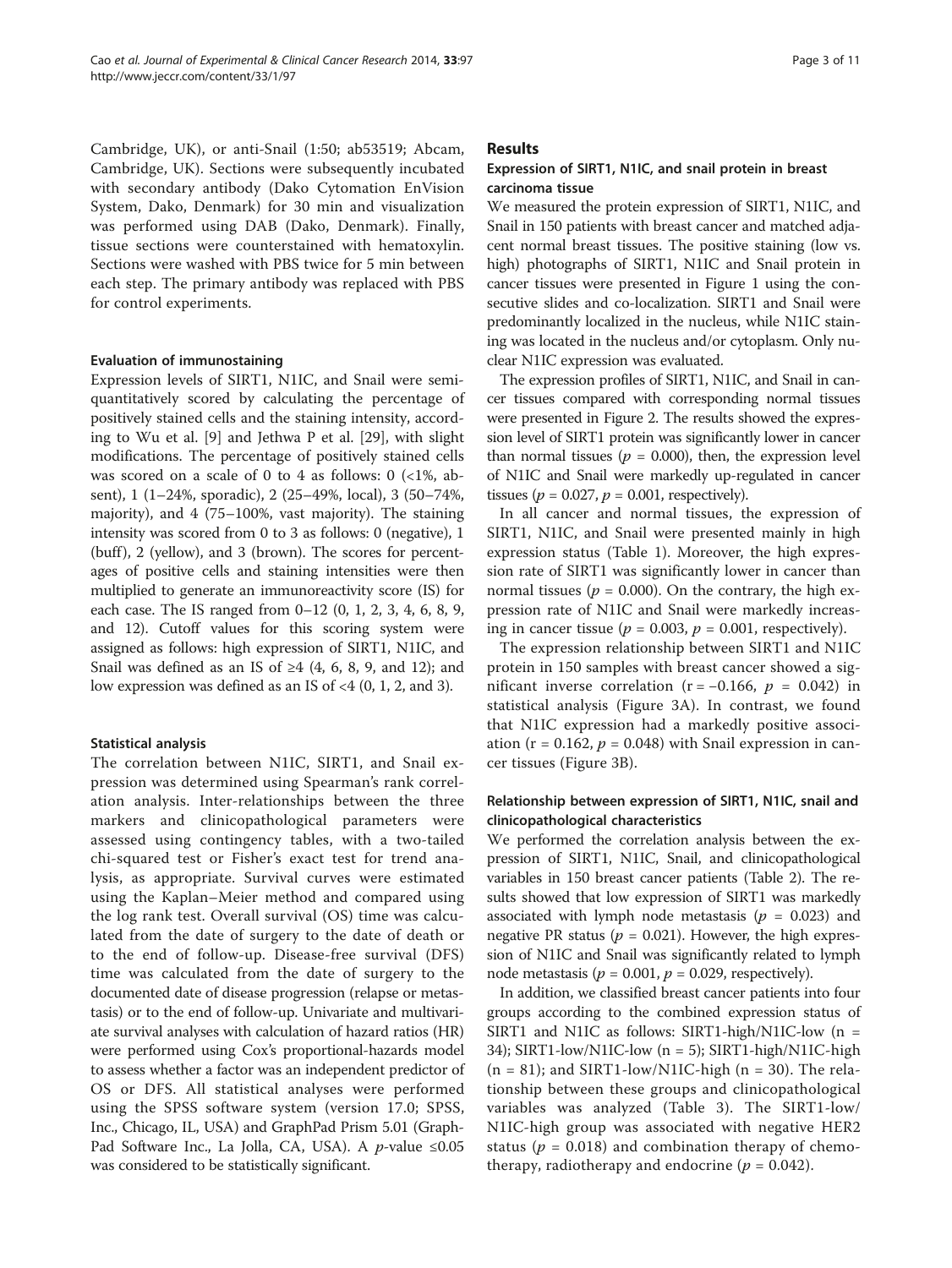<span id="page-3-0"></span>

primarily expressed in the nuclei of the tumor cells. (original magnification  $\times$  400). A), B), and C): Low expression of SIRT1 and high expression of N1IC, Snail in consecutive slides and co-localization. D), E), and F): High expression of SIRT1 and low expression of N1IC, Snail in consecutive slides and co-localization. A) and D): Low and high expression of SIRT1. B) and E): High and low expression of N1IC. C) and F): High and low expression of Snail.

# Association of SIRT1, N1IC, and snail expression with prognosis in breast cancer

The prognostic impact of SIRT1 expression and Notch1 signaling was also analyzed in 122 of all 150 patients with breast carcinoma (because of the missing survival data in 28 patients). The relationship of SIRT1, N1IC, and Snail expression with OS and DFS was investigated using Kaplan–Meier survival curves (Figure [4](#page-7-0)). We found that low expression of SIRT1 significantly correlated with poor prognosis ( $p = 0.002$  for both OS and DFS) (Figure [4](#page-7-0)A). Expression of N1IC and Snail did not display statistical difference with OS and DFS (Figure [4](#page-7-0)B,C).

In addition, we analyzed the prognostic significance of the combined expression of SIRT1 and N1IC. Patients with SIRT1-low/N1IC-high expression had significantly shorter OS ( $p = 0.003$ ) and DFS ( $p = 0.004$ ) compared to the patients in other three group (Figure [4](#page-7-0)D). The

SIRT1-low/N1IC-high group was also association with markedly decreasing of OS ( $p = 0.034$ ) and DFS ( $p =$ 0.037) when comparing to the SIRT1-high/N1IC-low group (Figure [4](#page-7-0)E). Additionally, the SIRT1-low/N1IChigh was significantly related to poorer survival (OS:  $p =$ 0.000; DFS:  $p = 0.001$ ) comparing with SIRT1-high/ N1IC-high group (Figure [4F](#page-7-0)). However, no significant difference in OS and DFS was found between SIRT1 low/N1IC-high and SIRT1-low/N1IC-low group, it's may be too few patients  $(n = 3)$  in the SIRT1-low/N1IC-low group. There also was no significant difference when paired in comparison in other groups.

Univariate Cox regression analysis was performed to analyze the relationship between SIRT1, N1IC, Snail expression, clinicopathological features and OS and DFS in 122 breast carcinoma patients (Table [4](#page-7-0)). Consistent with the Kaplan-Meier survival curves, patients with low

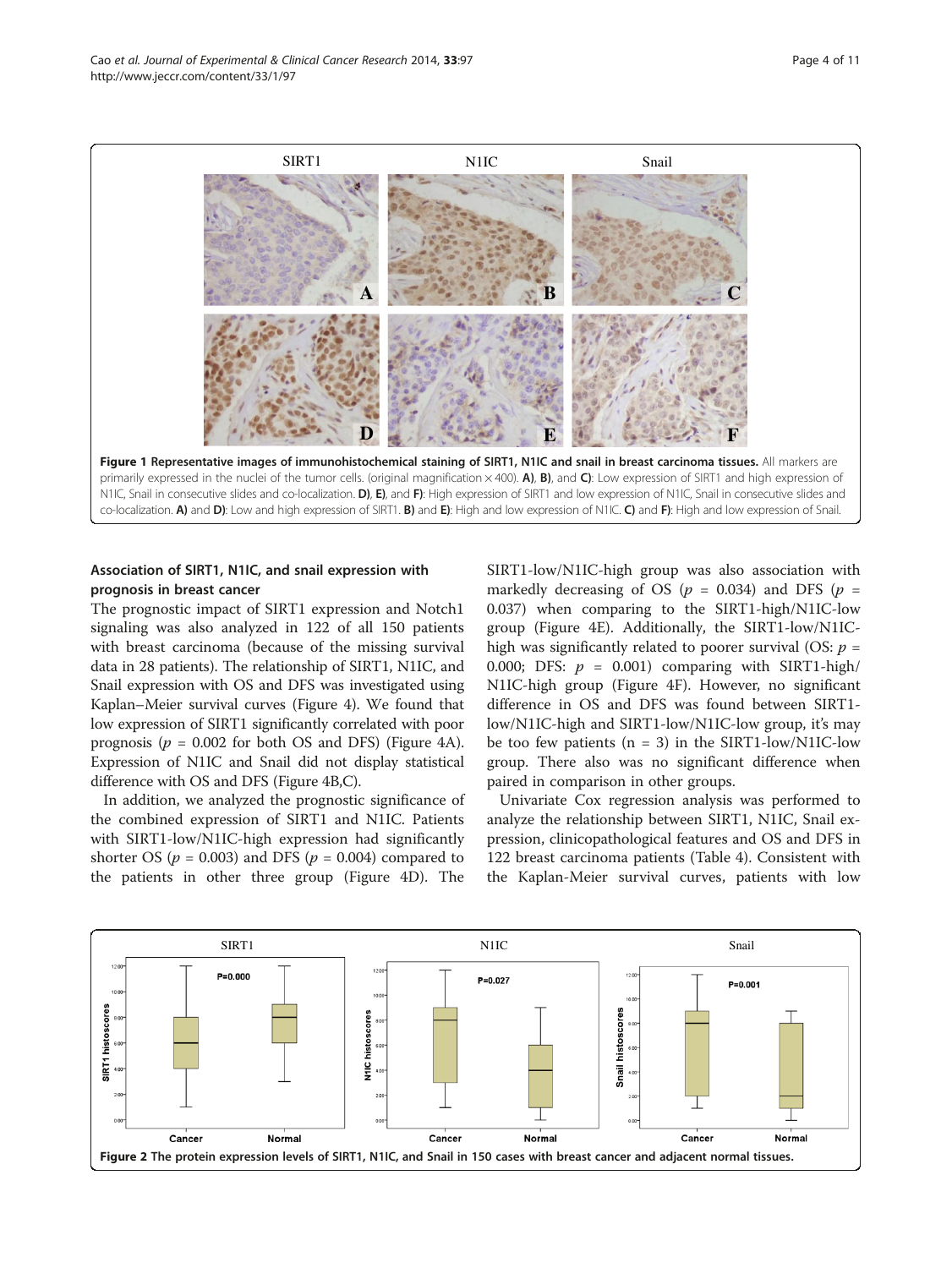| Group  | n   | SIRT <sub>1</sub> |           |                 | N <sub>1</sub> IC |            |                 | Snail      |            |                 |
|--------|-----|-------------------|-----------|-----------------|-------------------|------------|-----------------|------------|------------|-----------------|
|        |     | High $(%)$        | Low (%)   | <i>p</i> -value | High $(%)$        | Low $(\%)$ | <i>p</i> -value | High $(%)$ | Low $(\%)$ | <i>p-</i> value |
| Cancer | 150 | 116 (77.3)        | 34 (22.7) | $0.000*$        | 112 (75.0)        | 38 (25.0)  |                 | 93 (62.0)  | 57 (38.0)  | $0.001*$        |
| Normal | 150 | 138 (92.0)        | 12(8.0)   |                 | 88 (58.7)         | 62(41.3)   | $0.003*$        | 65(43.3)   | 85 (56.7)  |                 |

<span id="page-4-0"></span>Table 1 The expression status of SIRT1, N1IC and sail in 150 patients with breast cancer and adjacent normal breast tissues

 $*P < 0.05$ .

expression of SIRT1 alone and the SIRT1-low/N1IChigh expression had significantly shorter OS and DFS. Moreover, the SIRT1-low/N1IC-high group had shorter OS (HR, 3.278-fold) and DFS (HR, 3.233-fold) than the low expression of SIRT1 alone (OS: HR, 0.278-fold; DFS: HR, 0.282-fold). The expression level of N1IC or Snail was not significantly associated with OS and DFS. Of the clinicopathological features analyzed, lymph node metastasis, TNM stage IV, and negative ER and PR status were significantly related to shorter OS and DFS.

To address whether the expression level of SIRT1and N1IC or combined expression status of SIRT1/N1IC was an independent prognostic factor in 122 patients with breast cancer, we performed multivariate survival analysis using two models (Table [5](#page-8-0)). Model 1 analyzed the expression profiles of SIRT1, N1IC, Snail, and clinical variables. Model 2 was adjusted for combined expression patterns of SIRT1/N1IC instead of expression of SIRT1 and N1IC alone. The results revealed that low expression of SIRT1, lymph node metastasis, and negative PR status were independent prognostic factors of shorter OS and DFS (Table [5](#page-8-0), Model 1). The expression of SIRT1-low/N1IC-high, lymph node metastasis, and negative PR status were also independent prognostic indicators of shorter OS and DFS (Table [5](#page-8-0), Model 2). Moreover, the SIRT1-low/N1IC-high group has shorter OS and DFS (HR, 3.519-fold and 3.613 fold, respectively) than those with low expression of SIRT1 alone (OS: HR, 0.220-fold; DFS: HR, 0.207-fold).

# **Discussion**

Recent studies of the prognostic role of SIRT1 in breast cancer have reported contradictory results [[8](#page-9-0)[-12](#page-10-0)], and previous studies concerning the role of Notch1 signaling in breast carcinoma have reported that expression of Notch1 is related to poor survival [\[21,22](#page-10-0)], but to date, no direct assessment of the correlation between SIRT1 expression, Notch1 signaling, and patient outcome has been carried out. To this end we examined the immunohistochemical expression of SIRT1, N1IC, and Snail and analyzed their prognostic significance in breast carcinoma. Our results suggest that, of these proteins, only the low expression of SIRT1 alone, and the combined expression of SIRT1-low/N1IC-high are significantly associated with worse survival in breast cancer patients.

The prognostic role of SIRT1 in human tumors has previously been studied. Jung et al. [[30](#page-10-0)] reported that SIRT1 over-expression is a favorable prognostic factor for colorectal cancer. Recent studies in breast carcinoma have found SIRT1 to be an indicator of good prognosis [\[12\]](#page-10-0). It has also been reported to be involved in suppressing cancer cell growth, invasion, and metastasis, by deacetylation of Bcl-2 [[31](#page-10-0)], p53 [[5\]](#page-9-0) and c-Myc [\[11\]](#page-9-0), and affecting estrogen signaling [\[32](#page-10-0)]. In our study, SIRT1 was highly expressed in 77.3% (116/150) breast cancer patients, and SIRT1 over-expression was associated with prolonged survival. Regression analysis using the Cox's proportional hazards model confirmed that low expression of SIRT1 was

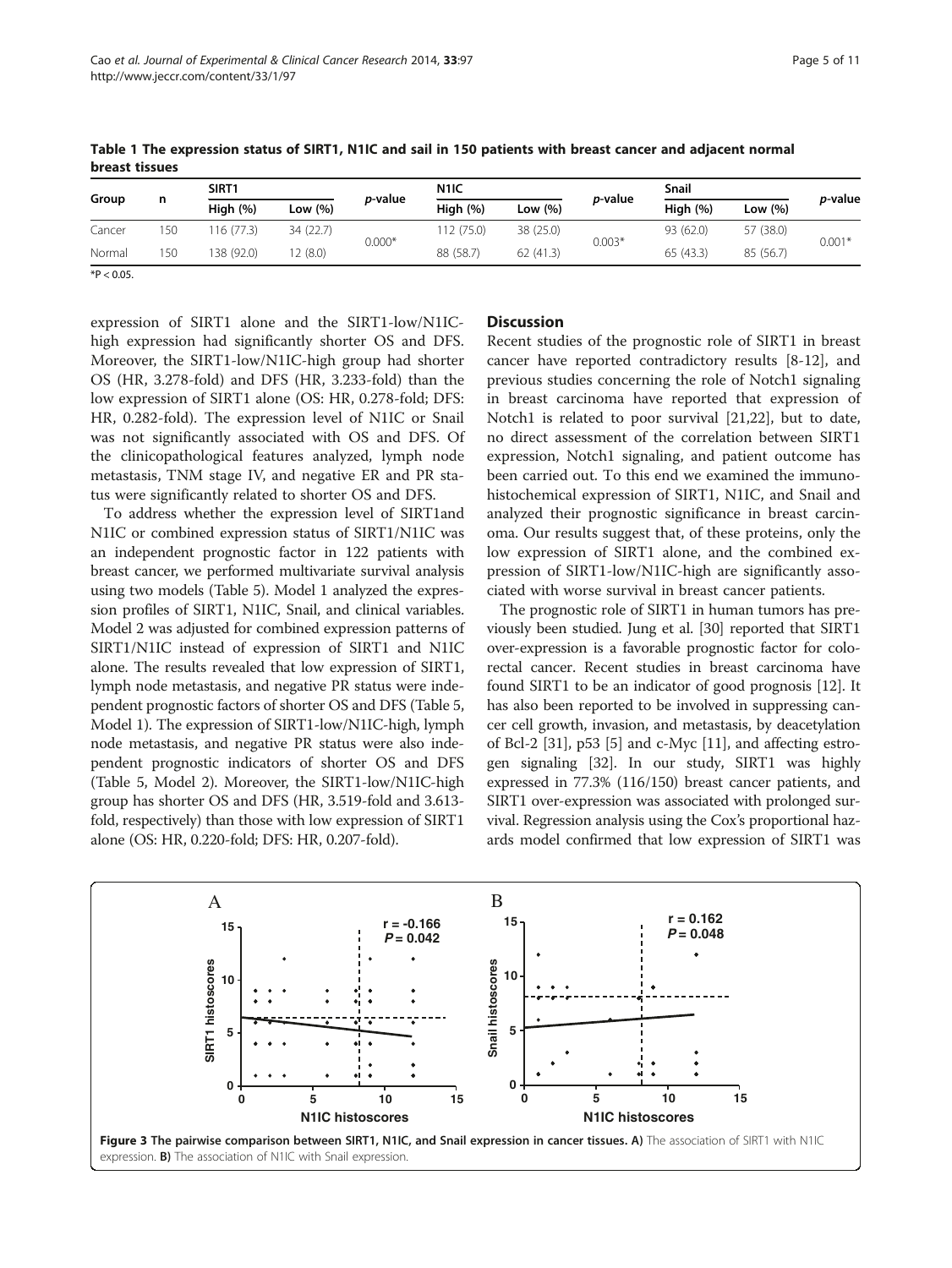.<br>27

|                                                  |     | SIRT1     |             |                  |          | N <sub>1I</sub> C |             |       |                | Snail        |              |             |            |
|--------------------------------------------------|-----|-----------|-------------|------------------|----------|-------------------|-------------|-------|----------------|--------------|--------------|-------------|------------|
| Characteristics                                  | N   | High      | Low $N$ (%) | $\overline{x^2}$ | p-value  | High $N$ (%)      | Low $N(% )$ | $x^2$ | p-value        | High $N$ (%) | Low N $(% )$ | $\chi^2$    | $p$ -value |
| Age (years)                                      |     |           |             |                  |          |                   |             |       |                |              |              |             |            |
| < 50                                             | 74  | 57 (77.0) | 17(23)      |                  |          | 60 (81.1)         | 14 (18.9)   |       |                | 49 (66.2)    | 25 (33.8)    | 1.102       |            |
| $\geq 50$                                        | 76  | 59 (77.6) | 17(22.4)    | 0.008            | 0.930    | 52 (68.4)         | 24 (31.6)   | 3.177 | 0.075          | 44 (57.9)    | 32(42.1)     |             | 0.294      |
| Lymph node metastasis                            |     |           |             |                  |          |                   |             |       |                |              |              |             |            |
| Absence                                          | 83  | 70 (84.3) | 13 (15.7)   |                  |          | 53 (63.9)         | 30(36.1)    |       |                | 45 (54.2)    | 38 (45.8)    |             |            |
| Presence                                         | 67  | 46 (68.7) | 21 (31.3)   | 5.2              | $0.023*$ | 59 (88.0)         | 8(12.0)     | 11.48 | $0.001*$       | 48 (71.6)    | 19 (28.4)    | 4.778       | $0.029*$   |
| TNM stage                                        |     |           |             |                  |          |                   |             |       |                |              |              |             |            |
| $\left\vert -\right\vert \left\vert \right\vert$ | 128 | 98 (76.6) | 30 (23.4)   |                  |          | 94 (73.4)         | 34 (26.6)   | 1.457 |                | 76 (59.4)    | 52 (40.6)    | 2.552       |            |
| $\mathsf{I}\mathsf{V}$                           | 22  | 18 (81.8) | 4(18.2)     | 0.3              | 0.788    | 18 (81.8)         | 4(18.2)     |       | 0.227          | 17(77.3)     | 5(22.7)      |             | 0.110      |
| Histological grade                               |     |           |             |                  |          |                   |             |       |                |              |              |             |            |
| $1 + 2$                                          | 102 | 81 (79.4) | 21(20.6)    |                  | 0.375    | 73 (71.6)         | 29 (28.4)   |       | 0.203<br>1.617 | 60 (58.8)    | 42 (41.2)    | 1.365       | 0.243      |
| $\overline{3}$                                   | 48  | 35 (72.9) | 13(27.1)    | 0.79             |          | 39 (81.3)         | 9(18.7)     |       |                | 33 (68.8)    | 15(31.2)     |             |            |
| ER status                                        |     |           |             |                  |          |                   |             |       |                |              |              |             |            |
| Negative                                         | 71  | 53 (74.6) | 18 (25.4)   |                  | 0.456    | 51 (71.8)         | 20 (28.2)   |       | 0.573<br>0.449 | 44 (62.0)    | 27 (38.0)    | $\mathbf 0$ | 0.995      |
| Positive                                         | 79  | 63 (79.7) | 16(20.3)    | 0.56             |          | 61(77.2)          | 18 (22.8)   |       |                | 49 (62.0)    | 30 (38.0)    |             |            |
| PR status                                        |     |           |             |                  |          |                   |             |       |                |              |              |             |            |
| Negative                                         | 71  | 49 (69.0) | 22 (31.0)   |                  |          | 52 (73.2)         | 19 (26.8)   |       |                | 41(57.7)     | 30(42.3)     | 1.035       |            |
| Positive                                         | 79  | 67 (84.8) | 12 (15.2)   | 5.32             | $0.021*$ | 60 (75.9)         | 19 (24.1)   | 0.145 | 0.703          | 52 (65.8)    | 27 (34.2)    |             | 0.309      |
| HER2 status                                      |     |           |             |                  |          |                   |             |       |                |              |              |             |            |
| Negative                                         | 111 | 23 (20.7) | 88 (79.3)   |                  |          | 32 (28.8)         | 79 (71.2)   | 2.758 | 0.097          | 44 (39.6)    | 67 (60.4)    | 0.487       | 0.485      |
| Positive                                         | 39  | 11(28.2)  | 28 (71.8)   | 0.92             | 0.337    | 6(15.4)           | 33 (84.6)   |       |                | 13(33.3)     | 26 (66.7)    |             |            |
| Adjuvant therapy                                 |     |           |             |                  |          |                   |             |       |                |              |              |             |            |
| Chemo                                            | 75  | 57 (76.0) | 18 (24.0)   |                  |          | 57 (76.0)         | 18 (24.0)   |       |                | 47(63.1)     | 28 (36.9)    |             |            |
| Chemo + Radio                                    | 15  | 12 (80.0) | 3(20.0)     |                  |          | 13 (86.7)         | 2(13.3)     |       |                | 13 (86.7)    | 2(13.3)      |             |            |
| Chemo + Radio + Endo                             | 12  | 9(75.0)   | 3(25.0)     | 0.268            | 0.966    | 9(75.0)           | 3(25.0)     | 1.313 | 0.726          | 9(75.0)      | 3(25.0)      | 5.853       | 0.119      |
| Unknown                                          | 48  | 38 (79.2) | 10 (20.8)   |                  |          | 35 (72.9)         | 13(27.1)    |       |                | 27 (56.3)    | 21(43.7)     |             |            |

<span id="page-5-0"></span>Table 2 Association of expression level of SIRT1, N1IC, and snail with clinicopathological variables

Chemo: chemotherapy; Radio: radiotherapy; Endo: endocrine therapy; N: number of patients; \*P < 0.05.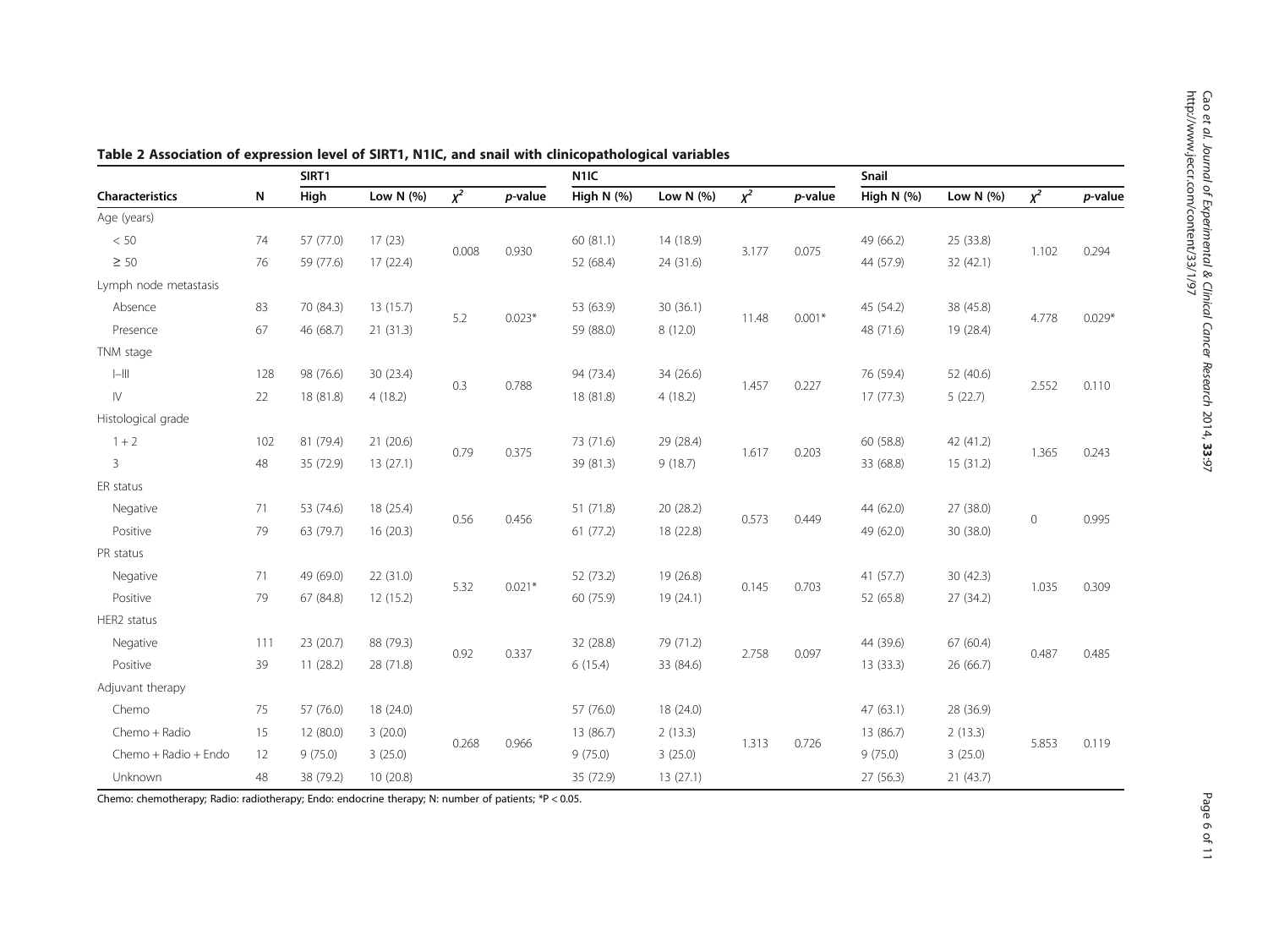| Characteristics                       | N   | SIRT1/N1IC |         |           |           |        |          |  |  |
|---------------------------------------|-----|------------|---------|-----------|-----------|--------|----------|--|--|
|                                       |     | High/low   | Low/low | High/high | Low/high  | $x^2$  | p-value  |  |  |
|                                       |     | N (%)      | N (%)   | N(%)      | N(%)      |        |          |  |  |
| Age (years)                           |     |            |         |           |           |        |          |  |  |
| < 50                                  | 74  | 12(16.2)   | 1(1.4)  | 44 (59.4) | 17 (23.0) | 6.027  | 0.110    |  |  |
| $\geq 50$                             | 76  | 22 (28.9)  | 4(5.3)  | 37 (48.7) | 13(17.1)  |        |          |  |  |
| Lymph node metastasis                 |     |            |         |           |           |        |          |  |  |
| Absence                               | 83  | 18(21.7)   | 4(4.8)  | 48 (57.8) | 13 (15.7) |        |          |  |  |
| Presence                              | 67  | 16 (23.9)  | 1(1.5)  | 33 (49.3) | 17(25.4)  | 3.664  | 0.300    |  |  |
| TNM stage                             |     |            |         |           |           |        |          |  |  |
| $\left\  - \right\  \left\  \right\ $ | 128 | 30 (23.4)  | 4(3.1)  | 69 (53.9) | 25 (19.5) |        | 0.932    |  |  |
| $\mathsf{IV}$                         | 22  | 4(18.2)    | 1(4.5)  | 12(54.5)  | 5(22.7)   | 0.441  |          |  |  |
| Histological grade                    |     |            |         |           |           |        |          |  |  |
| $1 + 2$                               | 102 | 18 (17.6)  | 4(3.9)  | 55 (53.9) | 25 (24.5) | 7.334  | 0.062    |  |  |
| 3                                     | 48  | 16(33.3)   | 1(2.1)  | 26 (54.2) | 5(10.4)   |        |          |  |  |
| ER status                             |     |            |         |           |           |        |          |  |  |
| Negative                              | 71  | 17(23.9)   | 2(2.8)  | 33 (46.5) | 19 (26.8) |        |          |  |  |
| Positive                              | 79  | 17(21.5)   | 3(3.8)  | 48 (60.8) | 11(13.9)  | 4.728  | 0.193    |  |  |
| PR status                             |     |            |         |           |           |        |          |  |  |
| Negative                              | 71  | 17(23.9)   | 2(2.8)  | 36 (50.7) | 16(22.5)  |        |          |  |  |
| Positive                              | 79  | 17(21.5)   | 3(3.8)  | 45 (57.0) | 14(17.7)  | 0.910  | 0.823    |  |  |
| HER2 status                           |     |            |         |           |           |        |          |  |  |
| Negative                              | 111 | 28 (25.2)  | 4(3.6)  | 52 (46.8) | 27(24.3)  |        |          |  |  |
| Positive                              | 39  | 6(15.4)    | 1(2.6)  | 29 (74.4) | 3(7.7)    | 10.052 | $0.018*$ |  |  |
| Adjuvant therapy                      |     |            |         |           |           |        |          |  |  |
| Chemo                                 | 75  | 17(22.7)   | 2(2.7)  | 43 (57.3) | 13 (17.3) |        |          |  |  |
| Chemo + radio                         | 15  | 2(13.3)    | 1(6.7)  | 7(46.7)   | 5(33.3)   |        |          |  |  |
| Chemo + radio + endocrine             | 12  | 2(16.7)    | 1(8.3)  | 2(16.7)   | 7(58.3)   | 17.431 | $0.042*$ |  |  |
| Unknown                               | 48  | 13(27.1)   | 1(2.1)  | 29 (60.4) | 5(10.4)   |        |          |  |  |
|                                       |     |            |         |           |           |        |          |  |  |

<span id="page-6-0"></span>

| Table 3 Association of combined expression status of SIRT1 and N1IC with clinicopathological parameters |  |  |  |
|---------------------------------------------------------------------------------------------------------|--|--|--|
|---------------------------------------------------------------------------------------------------------|--|--|--|

Chemo: chemotherapy; Radio: radiotherapy; Endo: endocrine therapy; N: number of patients; \*P < 0.05.

associated with a poorer prognosis. Moreover, multivariate analysis indicated the low expression of SIRT1 was a statistically significant indicator of poor prognosis, independent of established clinicopathological prognostic factors. In addition, the low expression of SIRT1 was associated with lymph node metastasis and negative PR status. Therefore we believed that low expression of SIRT1 identifies a group of tumors with a very poor prognosis, and suggests that SIRT1 may be a potential therapeutic target in breast cancer. However, in contrast to our results and other previous reports, some studies have indicated that over-expression of SIRT1 may correlate with poor prognosis in certain types of tumor [\[33](#page-10-0)-[36\]](#page-10-0), including breast carcinoma [[8-10](#page-9-0)]. This discrepancy might arise from differences in tissue specificity or differences in downstream targets of the enzyme. Therefore, further research is needed to clarify the function of SIRT1.

Notch1 signaling has been proposed as a poor prognostic marker in breast carcinoma [\[21,22](#page-10-0)]. Notch1 is involved in migration and invasion of tumor cells, and an elevated Notch1 protein is associated with poor outcome [[19](#page-10-0)]. However, the detection of the Notch1 protein alone cannot determine whether Notch1 signaling is active. Therefore, we performed additional immunostaining for N1IC, the intracellular form of Notch1 protein, and marker of activated Notch1 signaling. As expected, our results showed the high level of N1IC expression (75.0%, 112/150) in breast tumor specimens was consistent with our previous findings of up-regulated Notch1 in breast cancer tissue [[37](#page-10-0)]. Our study demonstrated that N1IC over-expression was associated with poor prognosis using Kaplan-Meier analyses. However, there was no statistical correlation of N1IC with survival by univariate Cox regression analysis, and N1IC was not found to be an independent prognostic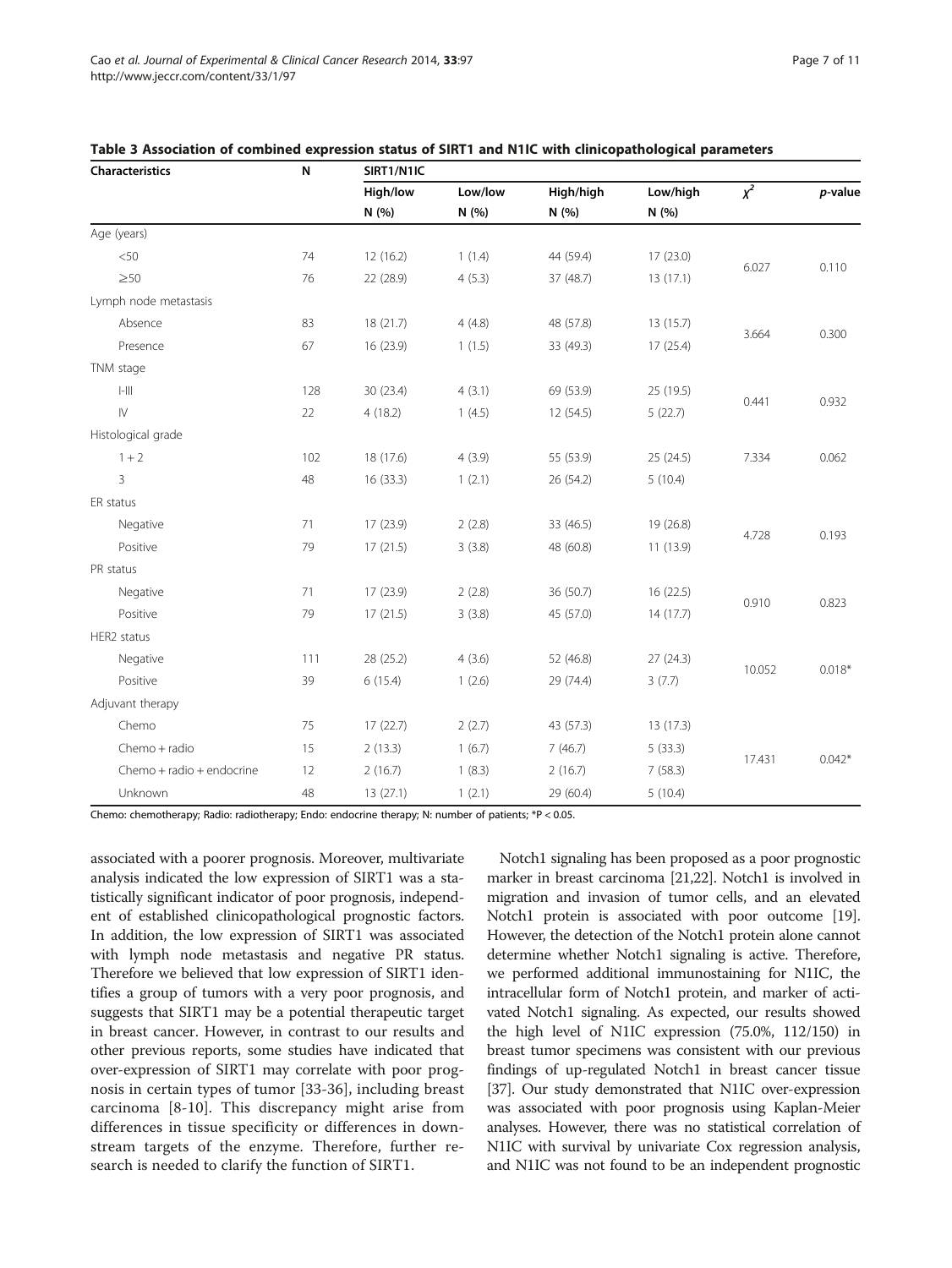<span id="page-7-0"></span>

factor by multivariate analysis. With regard to the relationship between N1IC and clinicopathological parameters, we found that high expression of N1IC was significantly related to lymph node metastasis, which is in agreement with our previous studies focusing on Notch1, meanwhile, overexpression of Notch1 was positively correlated with invasion and metastasis by epithelial-mesenchymal transition (data not shown). In addition, the transcription factor Snail was highly expressed in breast cancer patients (62%, 93/ 150), but the high expression of Snail was not significantly related to poor survival of patients, then, it was associated with lymph node metastasis. This was consistent with published findings that up-regulation of Snail promoted mammary tumor cell migration, invasion, and metastasis via RANKL inducing epithelial-mesenchymal transition [\[38](#page-10-0)]. Meanwhile, the expression of Snail was a positive correlation with N1IC expression, which is consistent with previous studies carried out in hepatocellular carcinoma [\[15,39](#page-10-0)]. This result underlined the important synergistic effect of N1IC and Snail proteins on breast cancer progression, and

| Table 4 Univariate Cox regression analysis for overall survival (OS) and disease-free survival (DFS) in 122 breast |  |  |
|--------------------------------------------------------------------------------------------------------------------|--|--|
| cancer patients                                                                                                    |  |  |

| <b>Variables</b>                               | <b>OS</b> |                  |          | <b>DFS</b>   |                 |          |  |
|------------------------------------------------|-----------|------------------|----------|--------------|-----------------|----------|--|
|                                                | HR        | 95% CI           | p-value  | HR           | 95% CI          | p-value  |  |
| Breast cancer patients ( $n = 122$ )           |           |                  |          |              |                 |          |  |
| Age $(\geq 50$ vs. $< 50)$                     | 1.631     | $0.676 - 3.935$  | 0.277    | 1.611        | 0.688-3.888     | 0.288    |  |
| Lymph node metastasis (presence vs. absence)   | 9.111     | 2.681-30.961     | $0.000*$ | 9.123        | 2.685-30.997    | $0.000*$ |  |
| TNM stage (IV vs. 0-III)                       | 6.851     | $2.901 - 16.180$ | $0.000*$ | 7.255        | 3.067-17.162    | $0.000*$ |  |
| Histological grade $(3 \text{ vs. } 1 + 2)$    | 1.145     | $0.462 - 2.837$  | 0.771    | 1.149        | $0.464 - 2.848$ | 0.764    |  |
| ER status (negative vs. positive)              | 0.338     | $0.131 - 0.871$  | $0.025*$ | 0.351        | $0.136 - 0.901$ | $0.031*$ |  |
| PR status (negative vs. positive)              | 0.186     | $0.063 - 0.553$  | $0.002*$ | 0.191        | $0.064 - 0.566$ | $0.003*$ |  |
| HER2 status (positive vs. negative)            | 0.657     | $0.241 - 1.793$  | 0.412    | 0.646        | $0.237 - 1.763$ | 0.393    |  |
| SIRT1 expression (low vs. high)                | 0.278     | $0.118 - 0.657$  | $0.004*$ | 0.282        | $0.121 - 0.666$ | $0.004*$ |  |
| N1IC expression (high vs. low)                 | 1.395     | $0.469 - 4.145$  | 0.549    | 1.394        | $0.469 - 4.142$ | 0.551    |  |
| Snail expression (high vs. low)                | 1.966     | 0.719-5.372      | 0.188    | 2.031        | $0.743 - 5.552$ | 0.167    |  |
| SIRT1/N1IC expression (high/low)               |           |                  | 0.013    |              |                 | 0.014    |  |
| SIRT1/N1IC expression (low/low vs. high/low)   | 0         | $\mathbf{0}$     | 0.985    | $\mathbf{0}$ | $\mathbf{0}$    | 0.985    |  |
| SIRT1/N1IC expression (high/high vs. high/low) | 0.693     | 0.203-2.368      | 0.559    | 0.692        | 0.203-2.366     | 0.557    |  |
| SIRT1/N1IC expression (low/high vs. high/low)  | 3.278     | 1.025-10.481     | $0.045*$ | 3.233        | 1.012-10.326    | $0.048*$ |  |

 $*P < 0.05$ .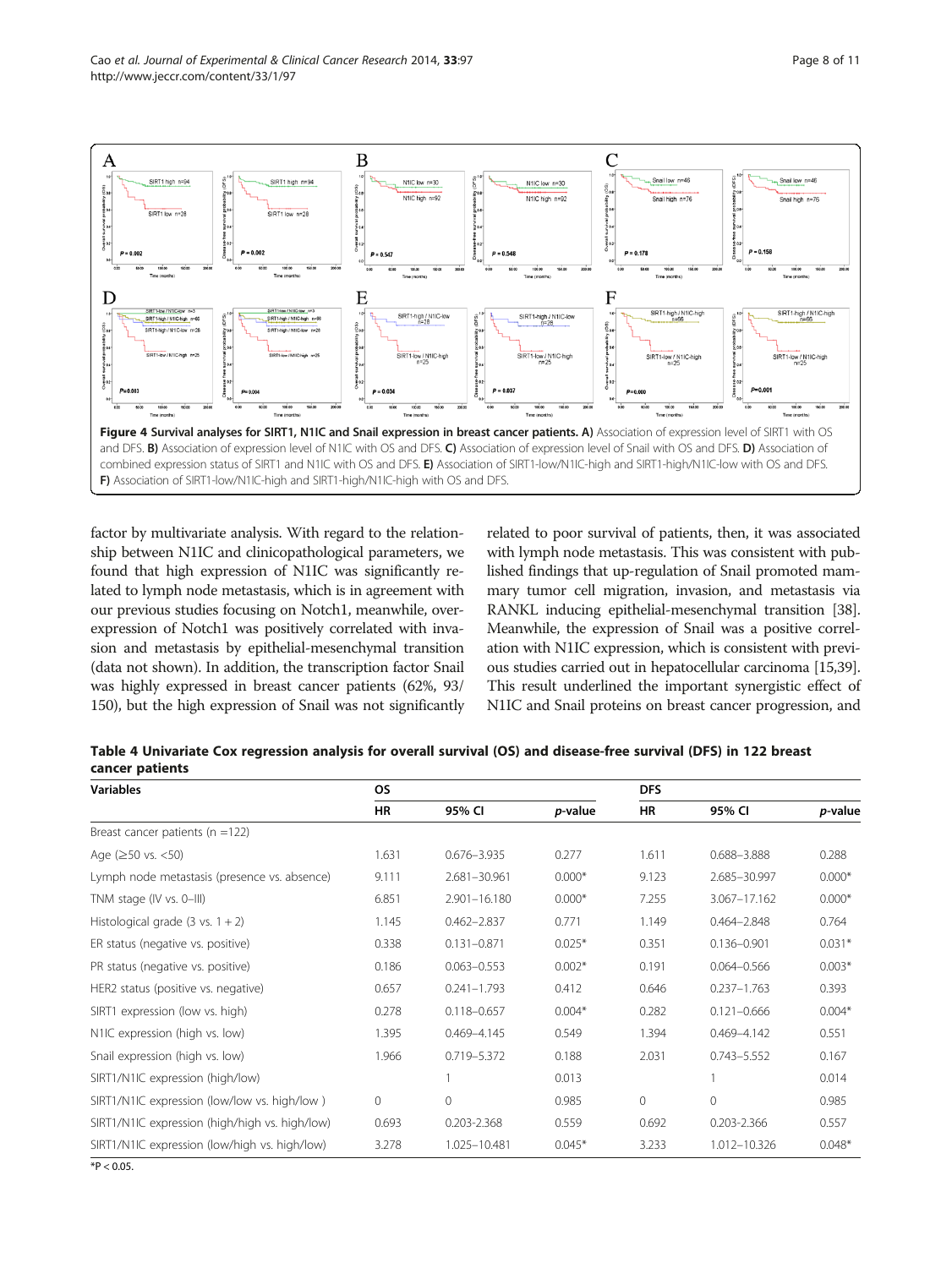| <b>Variables</b>                               | <b>OS</b> |                           |          |              | <b>DFS</b>                |          |  |  |
|------------------------------------------------|-----------|---------------------------|----------|--------------|---------------------------|----------|--|--|
|                                                | <b>HR</b> | 95% CI                    | p-value  | <b>HR</b>    | 95% CI                    | p-value  |  |  |
| Model 1 Breast cancer patients $(n = 122)$     |           |                           |          |              |                           |          |  |  |
| LN metastasis (presence vs. absence)           | 9.078     | 2.269-36.322 2.269-36.322 | $0.002*$ | 9.061        | 2.262-36.296 2.262-36.296 | $0.002*$ |  |  |
| TNM stage (IV vs. 0-III)                       | 1.652     | $0.612 - 4.460$           | 0.322    | 1.769        | $0.645 - 4.847$           | 0.268    |  |  |
| ER status (negative vs. positive)              | 1.193     | $0.347 - 4.101$           | 0.779    | 1.130        | $0.332 - 3.845$           | 0.845    |  |  |
| PR status (negative vs. positive)              | 0.165     | $0.039 - 0.688$           | $0.013*$ | 0.179        | $0.043 - 0.752$           | $0.019*$ |  |  |
| SIRT1 expression (low vs. high)                | 0.220     | $0.079 - 0.614$           | $0.004*$ | 0.207        | $0.074 - 0.58$            | $0.003*$ |  |  |
| N1IC expression (high vs. low)                 | 0.815     | $0.249 - 2.675$           | 0.736    | 0.793        | $0.24 - 2.621$            | 0.704    |  |  |
| Snail expression (high vs. low)                | 1.189     | 0.639-5.174               | 0.262    | 1.938        | $0.677 - 5.551$           | 0.218    |  |  |
| Model 2 Breast cancer patients ( $n = 122$ )   |           |                           |          |              |                           |          |  |  |
| LN metastasis (presence vs. absence)           | 7.913     | 2.002-31.286              | $0.003*$ | 7.777        | 1.965-30.786              | $0.003*$ |  |  |
| TNM stage (IV vs. 0-III)                       | 1.659     | $0.614 - 4.483$           | 0.318    | 1.798        | 0.654-4.943               | 0.256    |  |  |
| ER status (negative vs. positive)              | 1.203     | 0.353-4.093               | 0.768    | 1.152        | $0.342 - 3.882$           | 0.819    |  |  |
| PR status (negative vs. positive)              | 0.166     | $0.040 - 0.685$           | $0.013*$ | 0.180        | $0.043 - 0.749$           | $0.018*$ |  |  |
| Snail expression (high vs. low)                | 1.901     | $0.667 - 5.418$           | 0.229    | 2.031        | $0.709 - 5.821$           | 0.187    |  |  |
| SIRT1/N1IC expression (high/low)               |           |                           | 0.023    |              |                           | 0.016    |  |  |
| SIRT1/N1IC expression (low/low vs. high/low)   | $\circ$   | $\circ$                   | 0.986    | $\mathbf{0}$ | $\mathbf{0}$              | 0.987    |  |  |
| SIRT1/N1IC expression (high/high vs. high/low) | 0.695     | 0.202-2.395               | 0.564    | 0.665        | 0.191-2.317               | 0.522    |  |  |
| SIRT1/N1IC expression (low/high vs. high/low)  | 3.519     | 1.031-12.01               | $0.045*$ | 3.613        | 1.066-12.25               | $0.039*$ |  |  |

<span id="page-8-0"></span>Table 5 Multivariate Cox regression analysis for overall survival (OS) and disease-free survival (DFS) in 122 breast cancer patients

 $*P < 0.05$ 

also confirmed the finding that demonstrated in other scholar studies [\[40,41](#page-10-0)]. In next study, we will need to explore possible target genes of N1IC or Snail, which may be suitable for therapeutics of breast cancer. In current, just only the role of Notch1 or N1IC protein in cancer therapies have been reported [[42,43\]](#page-10-0), which demonstrated that rescue of notch1 signaling in antigen-specific CD8+ T cells enhances immunotherapy in cancer [[42](#page-10-0)], and γ-secretase (in Notch signaling) inhibitor PF-03084014 and docetaxel (activating Notch pathway) can synergistically effect on therapy of breast cancer [\[43\]](#page-10-0).

The most striking research in our study was the evaluation of correlation between SIRT1 protein and Notch1 signaling with breast cancer prognosis. Several recent studies have suggested that SIRT1 could be a negative regulator of endothelial Notch signaling through N1IC low expression in angiogenesis [[26,14\]](#page-10-0). Guarani et al. [[26\]](#page-10-0) reported that SIRT1 acted as a negative modulator of Notch1 signaling in the level of N1IC protein in endothelial cells. The study showed that deacetylation of NICD (Notch1 intracellular domain) on conserved lysines by deacetylase SIRT1 resulted in down-regulating of acetylated NICD, and the decreasing acetylated N1IC underwent more ubiquitin-mediated degradation because acetylation can impair ubiquitination, and caused low N1IC protein level. Subsequently, the expression of target genes in Notch1 signaling were decreased, as a

consequence, which increased vascular branching and density. Furthermore, Mian Xie et al. [[14](#page-10-0)] also indicated that SIRT1 negatively regulated Notch1 signaling mainly in the level of N1IC protein stability in endothelial cell of lung cancer. Their results demonstrated that deacetylation of promoter region in Notch1 by SIRT1 lead to repressing of Notch1 transcription and reducing of acetylated N1IC. Subsequently, N1IC protein levels was decreasing, and repressed the expression of Notch1 target genes, eventually enhanced tumor neovascularization and promoted lung tumor growth. Our findings were in accordance with the observations that the negative association of SIRT1 with N1IC in breast cancer tissues. Our results showed SIRT1 and N1IC protein expression was significantly inverse correlation in cancer tissues from 150 patients. In addition, we analyzed the association of SIRT1 with N1IC expression only in the 122 cases used for OS and DFS (Additional file [2](#page-9-0): Figure S3). The results were in accordance with the observations in 150 cases. Moreover, we further analyzed the combined expression status of the two markers with disease outcome. The results showed that SIRT1-low/N1IC-high expression was associated with shorter OS and DFS compared with SIRT1-high/N1IC-low group, which further suggested an inverse correlation between SIRT1 and N1IC in breast cancer prognosis.

More important, we need further to evaluate the impacting prognosis of SIRT1 and N1IC expression level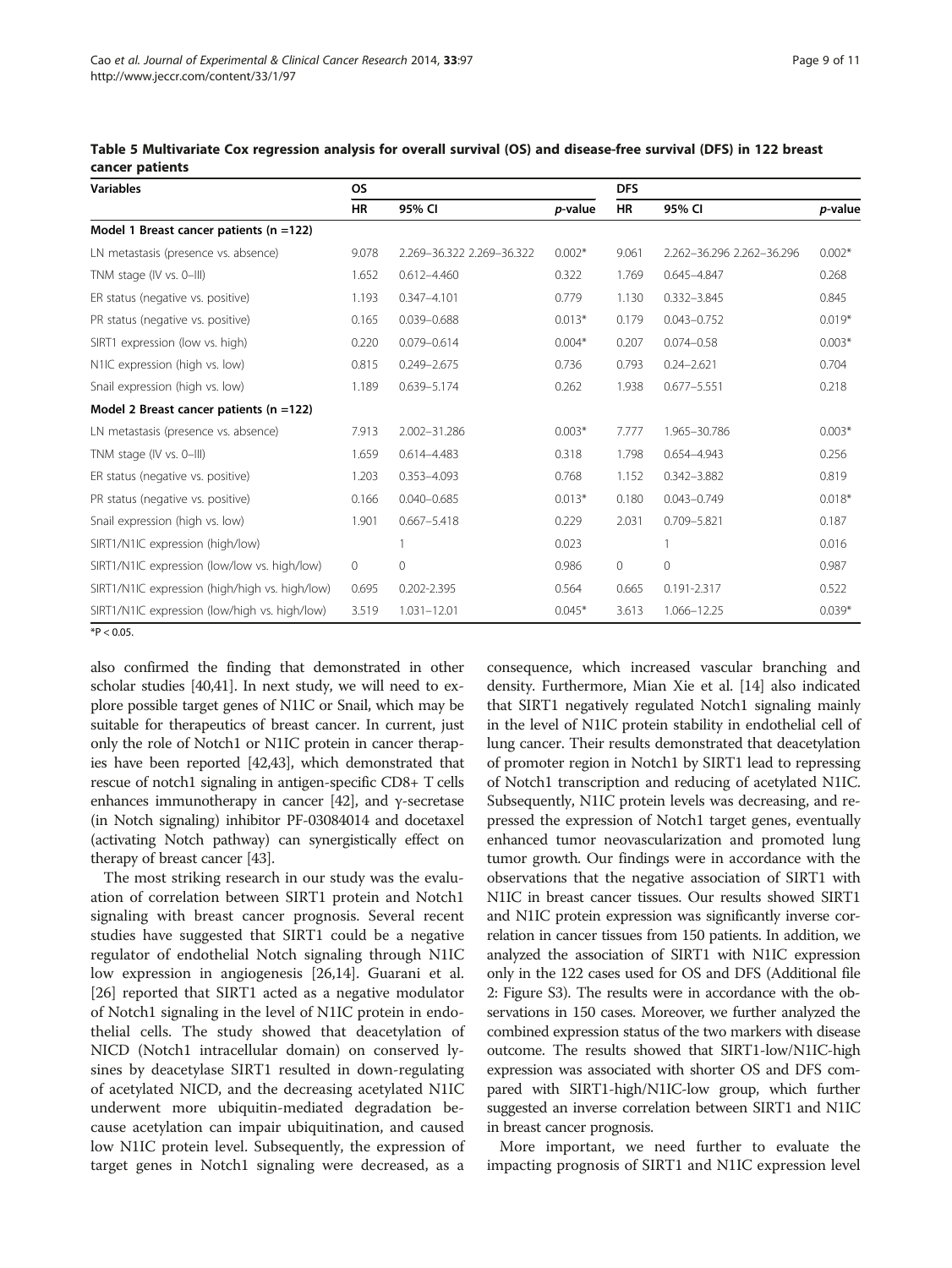<span id="page-9-0"></span>(high vs. low) and the two markers expression pattern (combined vs. alone) in breast cancer tissues. Our results showed the that combined SIRT1-low/N1IC-high expression was an independent worst prognostic factor in all SIRT1/N1IC groups and it associated with negative HER2 status and combined adjuvan therapy of chemotherapy, radiotherapy and endocrine therapy, which indicated SIRT1-low/N1IC-high may serve as a key poor prognostic and therapeutic indicator. Meanwhile, as mentioned above, we found low expression of SIRT1 alone was an independent factor for poor prognosis. In addition, we also found the SIRT1-low/N1IC-high group has shorter OS and DFS than those with low expression of SIRT1 alone. Taken together, these findings suggested high SIRT1 may be breast cancer protective in a Notch1-depndent manner. Further, we analyzed these results and found it was the interesting that 25 out of 28 SIRT1 low expression cancers were N1IC high expression, combining with shorter OS and DFS in SIRT1-low/ N1IC-high group than in low SIRT1 alone, so the finding raised the intriguing possibility that inhibition of N1IC in low SIRT1 breast tumors might improve the survival of patients. Additionally, when compared the prognosis relationship between SIRT1-low/N1IC-high and SIRT1-high/N1IC-high group, our results showed SIRT1-low/N1IC-high group had worse outcome than the SIRT1-high/N1IC-high group, which confirmed low expression of SIRT1 may be an important indicator for worse survival in N1IC high breast cancer. However, no significant difference of OS or DFS were found in other groups, which may be partly due to the too few registered patients in SIRT1-low/N1IC-low subgroup (3 cases). All the results together, the SIRT1 protein and Notch1 signal-

ing mainly manifested in the level of N1IC played an important role in the prognosis of patients, and may represent therapeutic targets for breast cancer. The mechanism by which SIRT1 represses N1IC expression will be needed to further be explored.

# Conclusion

In conclusion, this study has demonstrated that low expression of SIRT1 was significantly associated with poor outcome, and combined low expression of SIRT1 and high expression of N1IC could identify breast cancer patients with the worst prognosis. Protein expression of SIRT1 and N1IC showed a significant inverse correlation. These findings suggest that the SIRT1-Notch1 signaling axis is important in breast cancer progression, and SIRT1 may be a more important prognostic biomarker in Notch1-depndent manner to breast carcinoma. The mechanism of SIRT1 and Notch1 signaling in breast cancer progression needs to be further studied in order to harness the potential of SIRT1and N1IC expression in the clinical setting.

# Additional files

#### [Additional file 1:](http://www.jeccr.com/content/supplementary/s13046-014-0097-2-s1.doc) Protein and mRNA expression profiles of Notch1 and N1IC in breast tissues.

[Additional file 2:](http://www.jeccr.com/content/supplementary/s13046-014-0097-2-s2.doc) The association of SIRT1 with N1IC expression in 122 breast cancer samples.

#### Abbreviations

DFS: Disease free survival; ER: Estrogen receptor; FISH: Fluorescence in situ hybridization; HER2: Human epidermal growth factor receptor 2; HR: Hazard ratio; IHC: Immunohistochemical; IS: Immunoreactivity score; N1IC: Notch1 intracellular domain; OS: Overall survival; PBS: Phosphate-buffered saline; PR: Progesterone receptor; TNM: Tumor-node-metastasis.

#### Competing interests

The authors declare that they have no competing interests.

#### Authors' contributions

FL conceived of the study, and participated in its designed. YWC and WOI participated in the experiments and drafted the manuscript. GXW contributed to the sample collection and interpretation the data. YXL performed the statistical analysis. XMD and YCL carried out the immunohistochemistry and qRT-PCR. FL revised the manuscript. All authors read and approved the final manuscript.

#### Received: 20 August 2014 Accepted: 7 November 2014 Published online: 25 November 2014

#### References

- 1. Kume S, Haneda M, Kanasaki K, Sugimoto T, Araki S, Isshiki K, Isono M, Uzu T, Guarente L, Kashiwagi A, Koya D: SIRT1 inhibits transforming growth factor beta-induced apoptosis in glomerular mesangial cells via Smad7 deacetylation. J Biol Chem 2007, 282(1):151–158.
- 2. Ao N, Liu Y, Feng H, Bian X, Li Z, Gu B, Zhao X, Liu Y: Ubiquitin-specific peptidase USP22 negatively regulates the STAT signaling pathway by deubiquitinating SIRT1. Cell Physiol Biochem 2014, 33(6):1863–1875.
- 3. Jang KY, Noh SJ, Lehwald N, Tao GZ, Bellovin DI, Park HS, Moon WS, Felsher DW, Sylvester KG: SIRT1 and c-Myc promote liver tumor cell survival and predict poor survival of human hepatocellular carcinomas. PLoS One 2012, 7:e45119.
- 4. Vaziri H, Dessain SK, Ng Eaton E, Imai SI, Frye RA, Pandita TK, Guarente L, Weinberg RA: hSIR2 (SIRT1) functions as an NAD-dependent p53 deacetylase. Cell 2001, 107(2):149–159.
- 5. Luo J, Nikolaev AY, Imai S, Chen D, Su F, Shiloh A, Guarente L, Gu W: Negative control of p53 by Sir2alpha promotes cell survival under stress. Cell 2001, 107(2):137–148.
- 6. Chen WY, Wang DH, Yen RC, Luo J, Gu W, Baylin SB: Tumor suppressor HIC1 directly regulates SIRT1 to modulate p53-dependent DNA-damage responses. Cell 2005, 123(3):437–448.
- 7. Brunet A, Sweeney LB, Sturgill JF, Chua KF, Greer PL, Lin Y, Tran H, Ross SE, Mostoslavsky R, Cohen HY, Hu LS, Cheng HL, Jedrychowski MP, Gygi SP, Sinclair DA, Alt FW, Greenberg ME: Stress-dependent regulation of FOXO transcription factors by the SIRT1 deacetylase. Science 2004, 303(5666):2011–2015.
- 8. Lee H, Kim KR, Noh SJ, Park HS, Kwon KS, Park BH, Jung SH, Youn HJ, Lee BK, Chung MJ, Koh DH, Moon WS, Jang KY: Expression of DBC1 and SIRT1 is associated with poor prognosis for breast carcinoma. Hum Pathol 2011, 42(2):204–213.
- 9. Wu M, Wei W, Xiao X, Guo J, Xie X, Li L, Kong Y, Lv N, Jia W, Zhang Y, Xie X: Expression of SIRT1 is associated with lymph node metastasis and poor prognosis in both operable triple-negative and non-triple-negative breast cancer. Med Oncol 2012, 29(5):3240–3249.
- 10. Suzuki K, Hayashi R, Ichikawa T, Imanishi S, Yamada T, Inomata M, Miwa T, Matsui S, Usui I, Urakaze M, Matsuya Y, Ogawa H, Sakurai H, Saiki I, Tobe K: SRT1720, a SIRT1 activator, promotes tumor cell migration, and lung metastasis of breast cancer in mice. Oncol Rep 2012, 27(6):1726–1732.
- 11. Yuan J, Minter-Dykhouse K, Lou ZK: A c-Myc-SIRT1 feedback loop regulates cell growth and transformation. J Cell Biol 2009, 185(2):203-211.